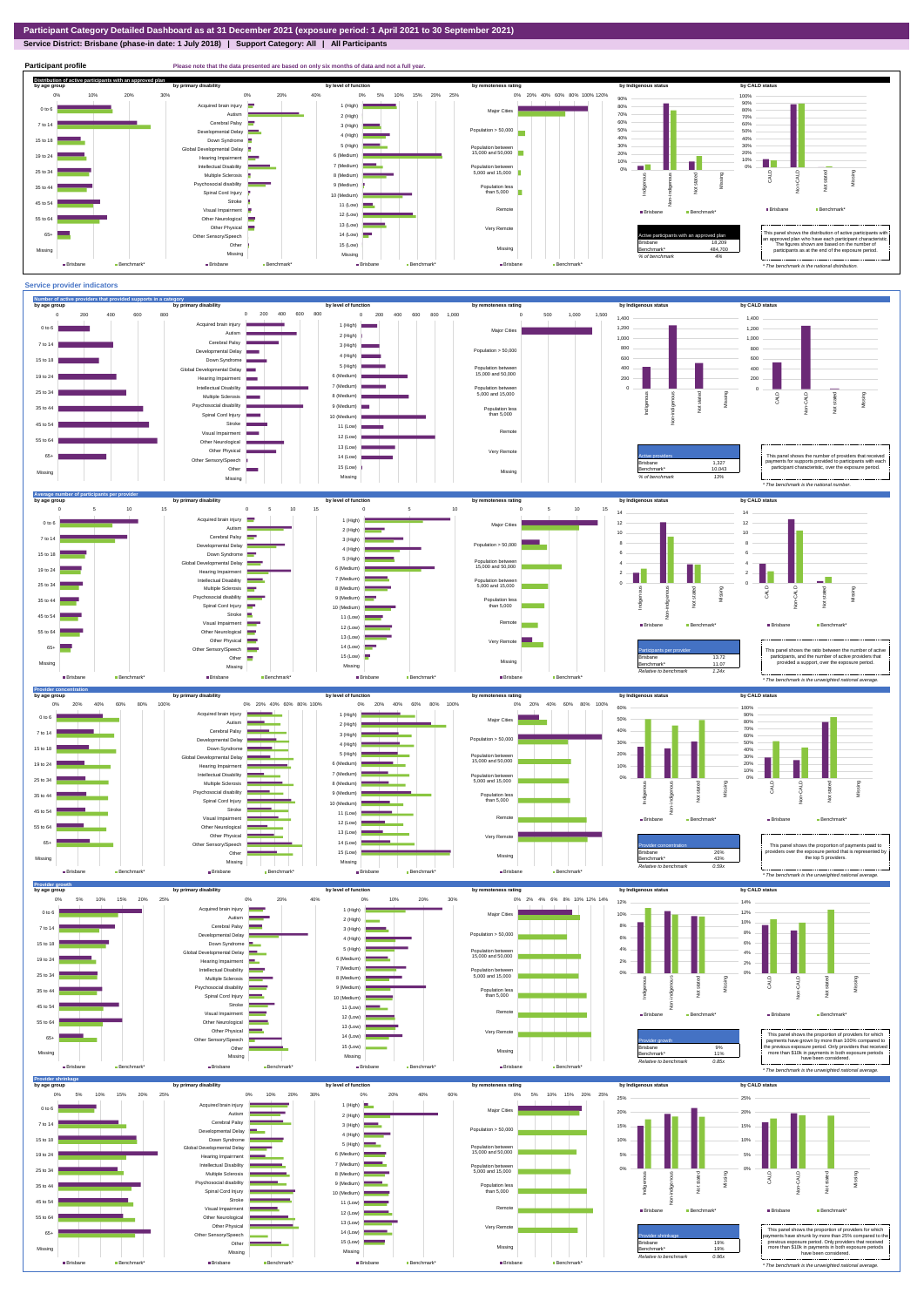## **Service District: Brisbane (phase-in date: 1 July 2018) | Support Category: All | All Participants**



|                                | Active participants with          |                         | Participants           | Provider         | Provider         | Provider           | Total plan    |                            |                | Outcomes indicator on | Has the NDIS helped with |
|--------------------------------|-----------------------------------|-------------------------|------------------------|------------------|------------------|--------------------|---------------|----------------------------|----------------|-----------------------|--------------------------|
| <b>Support category</b>        | approved plans                    | <b>Active providers</b> | per provider           | concentration    | growth           | shrinkage          | budgets (\$m) | Payments (\$m)             | Utilisation    | choice and control    | choice and control?      |
| Core                           |                                   |                         |                        |                  |                  |                    |               |                            |                |                       |                          |
| Consumables                    | 16.343                            | 340                     | 48.1                   | 53%              | 1%               | $\bullet$<br>7%    | 18.7          | 12.7                       | 68%            | 54%                   | 82%                      |
| <b>Daily Activities</b>        | 11.059                            | 550                     | 20.1                   | 40%              | 13%              | Δ<br>21%           | 334.4         | 297.2                      | 89%            | 52%                   | 82%                      |
| Community                      | 11.692                            | 407                     | 28.7                   | 41%              | 8%               | 16%                | 155.8         | 110.8                      | 71%            | 51%                   | 82%                      |
|                                | 8.426                             | 161                     | 52.3                   | 53%              | 0%               | 9%                 | 12.8          | 12.2                       | 95%            | 49%                   | 82%                      |
| Transport<br>Core total        | --------------<br>17.892          | .<br>776                | ---------<br>.<br>23.1 | ---------<br>39% | <br>.<br>10%     | ---------<br>18%   | <br>521.8     | --------<br>432.9          | -------<br>83% | .<br>54%              | <br>81%                  |
|                                |                                   |                         |                        |                  |                  |                    |               |                            |                |                       |                          |
| <b>Capacity Building</b>       |                                   |                         |                        |                  |                  |                    |               |                            |                |                       |                          |
| Choice and Control             | 9.118                             | 242                     | 37.7                   | 59%              | 2%               | $\bullet$<br>$0\%$ | 6.5           | 6.4                        | 98%            | 55%                   | 82%                      |
| <b>Daily Activities</b>        | 18.030                            | 620                     | 29.1                   | 49%              | 9%               | 12%                | 111.0         | <b>The Company</b><br>72.9 | 66%            | 54%                   | 81%                      |
| Employment                     | 601                               | 52                      | 11.6                   | 77%              | 4%               | 21%                | 4.4           | 2.8                        | 64%            | 36%                   | 80%                      |
| Relationships                  | 844                               | 108                     | 7.8                    | 44%              | $\bullet$<br>24% | 13%                | 5.9           | 3.5                        | 60%            | 13%                   | 76%                      |
| Social and Civic               | 1.367<br><b>Contract Contract</b> | 84                      | 16.3                   | 49%              | 0%               | 14%                | 2.7           | 1.0                        | 38%            | 39%                   | 78%                      |
| Support Coordination           | 7.770                             | 451                     | 17.2                   | 27%              | 11%              | 9%                 | 19.9          | 15.1                       | 76%            | 48%                   | 80%                      |
| <b>Capacity Building total</b> | 18.135                            | 893                     | -------<br>20.3        | 39%              | .<br>8%          | <br>14%            | <br>152.4     | 102.8                      | 67%            | <br>54%               | -------<br>81%           |
|                                |                                   |                         |                        |                  |                  |                    |               |                            |                |                       |                          |
| Capital                        |                                   |                         |                        |                  |                  |                    |               |                            |                |                       |                          |
| Assistive Technology           | 4.158<br><b>Contract Contract</b> | 231                     | 18.0                   | 52%              | 9%               | Δ.<br>28%          | 21.4          | 12.6                       | 59%            | 63%                   | 83%                      |
| Home Modifications             | 1.000                             | 81                      | 12.3<br>               | 58%              | 34%              | 16%                | 7.2           | 6.1                        | 85%            | 55%                   | 84%                      |
| <b>Capital total</b>           | 4.416                             | 274                     | 16.1                   | 41%              | 18%              | 25%                | 28.6          | 18.7                       | 66%            | 61%                   | 83%                      |
| Missina                        |                                   |                         | 0.0                    | 0%               | 0%               | 0%                 | 0.0           | 0.0                        | $0\%$          | 0%                    | 0%                       |
| All support categories         | 18.209                            | 1.327                   | 13.7                   | 37%              | 9%               | 19%                | 702.7         | 554.4                      | 79%            | 54%                   | 81%                      |

Note: Only the major support categories are shown.<br>Note: Capacity Building total individual Wellbeing, Home Living and Lifelong Learning although these support categories are not shown.<br>Note: A utilisation rate may be abov

| <b>Indicator definitions</b>                                                                                                                        |                                                                                                                                                                                                                                                                                                                                                                                                                                                                                                                                                                                                                                                                                                                                                                                                                 |
|-----------------------------------------------------------------------------------------------------------------------------------------------------|-----------------------------------------------------------------------------------------------------------------------------------------------------------------------------------------------------------------------------------------------------------------------------------------------------------------------------------------------------------------------------------------------------------------------------------------------------------------------------------------------------------------------------------------------------------------------------------------------------------------------------------------------------------------------------------------------------------------------------------------------------------------------------------------------------------------|
| Active participants with approved plans                                                                                                             | Number of active participants who have an approved plan and reside in the service district / have supports relating to the support category in their plan.                                                                                                                                                                                                                                                                                                                                                                                                                                                                                                                                                                                                                                                      |
| <b>Active providers</b><br><b>Participants per provider</b><br><b>Provider concentration</b><br><b>Provider growth</b><br><b>Provider shrinkage</b> | Number of providers that received payments for supports provided to participants within the service district / support category, over the exposure period.<br>Ratio between the number of active participants and the number of active providers.<br>Proportion of provider payments over the exposure period that were paid to the top 10 providers.<br>Proportion of providers for which payments have grown by more than 100% compared to the previous exposure period. Only providers that received more than \$10k in payments in both exposure periods have been considered.<br>Proportion of providers for which payments have shrunk by more than 25% compared to the previous exposure period. Only providers that received more than \$10k in payments in both exposure periods have been considered. |
| <b>Total plan budgets</b><br><b>Payments</b><br><b>Utilisation</b>                                                                                  | Value of supports committed in participant plans for the exposure period.<br>Value of all payments over the exposure period, including payments to providers, payments to participants, and off-system payments (in-kind and Younger People In Residential Aged Care (YPIRAC)).<br>Ratio between payments and total plan budgets.                                                                                                                                                                                                                                                                                                                                                                                                                                                                               |
| Outcomes indicator on choice and control<br>Has the NDIS helped with choice and control?                                                            | Proportion of participants who reported in their most recent outcomes survey that they choose who supports them.<br>Proportion of participants who reported in their most recent outcomes survey that the NDIS has helped with choice and control.                                                                                                                                                                                                                                                                                                                                                                                                                                                                                                                                                              |
|                                                                                                                                                     | The green dots indicate the top 10 percentile of service districts / support categories when ranked by performance against benchmark for the given metric. In other words, performing relatively well under the given metric.<br>The red dots indicate the bottom 10 percentile of service districts / support categories when ranked by performance against benchmark for the given metric. In other words, performing relatively poorly under the given metri                                                                                                                                                                                                                                                                                                                                                 |
|                                                                                                                                                     | Note: A higher score is considered to be 'good' performance under some metrics. For example, a high utilisation rate is a sign of a functioning market where participants have access to the supports they need.<br>For other metrics, a lower score is considered to be 'good' performance. For example, a low provider concentration is a sign of a competitive market.                                                                                                                                                                                                                                                                                                                                                                                                                                       |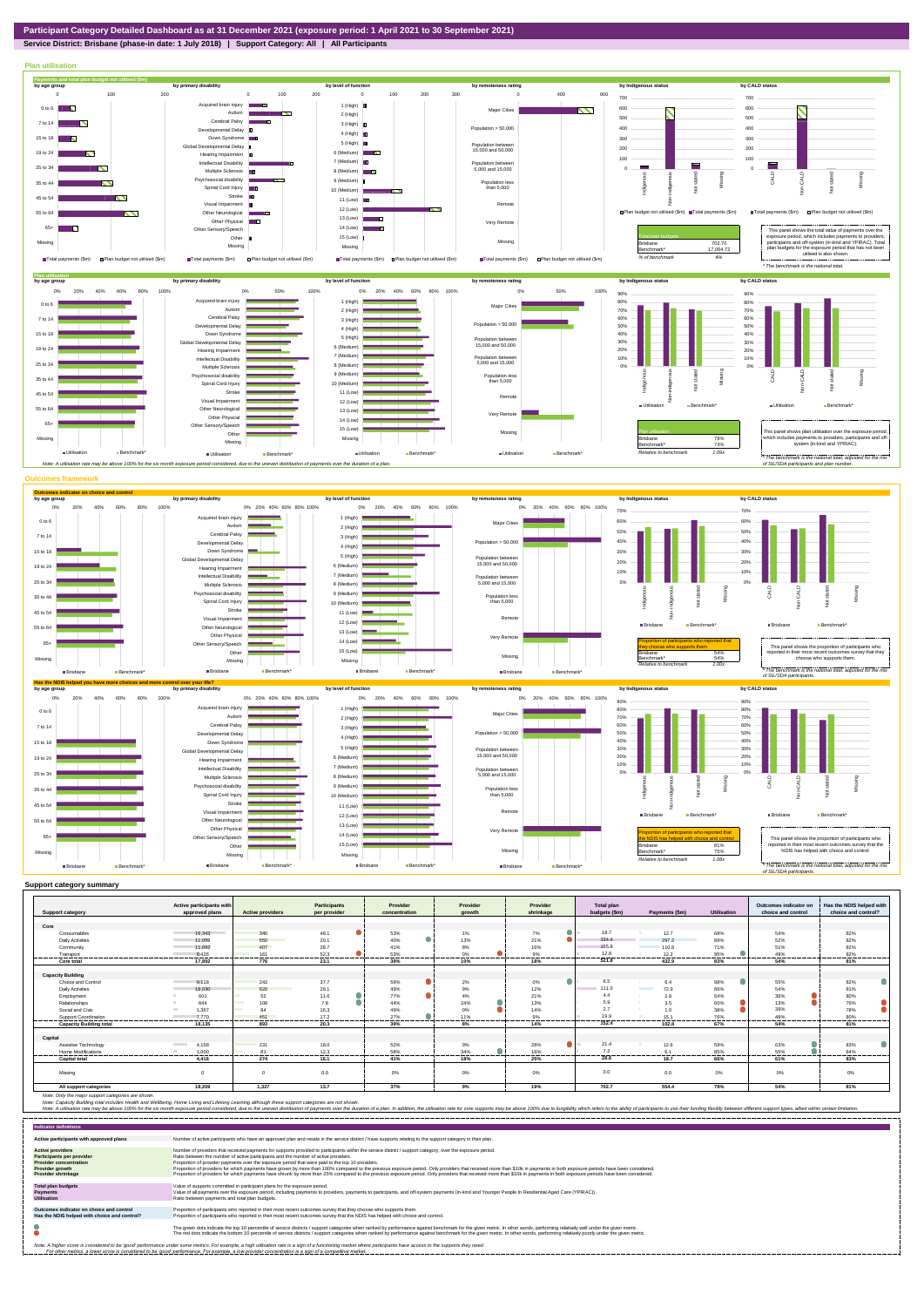## **Service District: Brisbane (phase-in date: 1 July 2018) | Support Category: All | Participants Receiving SIL/SDA**



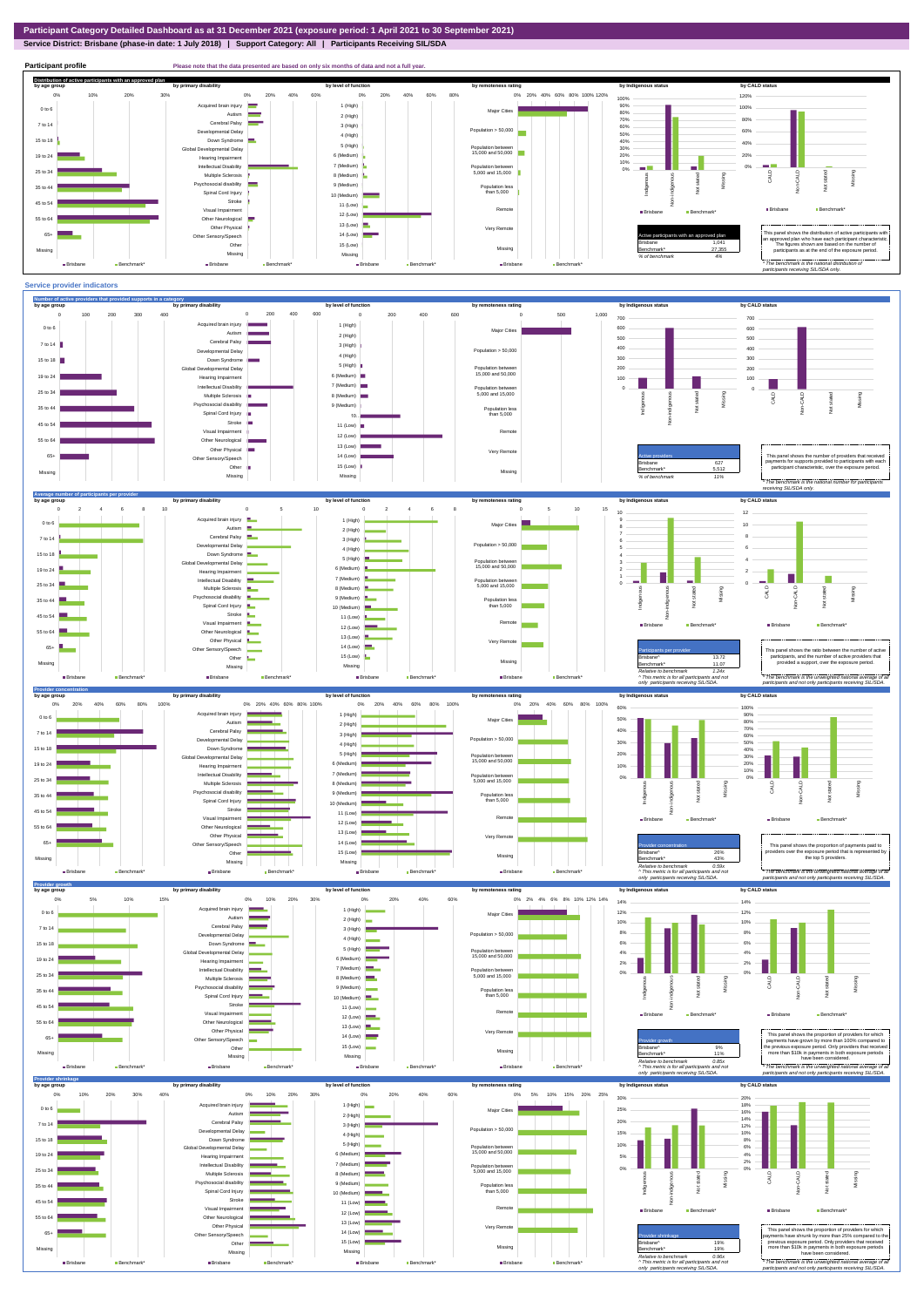

**Service District: Brisbane (phase-in date: 1 July 2018) | Support Category: All | Participants Receiving SIL/SDA**



| <b>Support category</b>        | Active participants with<br>approved plans | <b>Active providers</b> | <b>Participants</b><br>per provider | Provider<br>concentration | Provider<br>arowth | Provider<br>shrinkage | <b>Total plan</b><br>budgets (\$m) | Payments (\$m)                   | <b>Utilisation</b> | Outcomes indicator on<br>choice and control | Has the NDIS helped with<br>choice and control? |
|--------------------------------|--------------------------------------------|-------------------------|-------------------------------------|---------------------------|--------------------|-----------------------|------------------------------------|----------------------------------|--------------------|---------------------------------------------|-------------------------------------------------|
|                                |                                            |                         |                                     |                           |                    |                       |                                    |                                  |                    |                                             |                                                 |
| Core                           |                                            |                         |                                     |                           |                    |                       |                                    |                                  |                    |                                             |                                                 |
| Consumables                    | 966                                        | 149                     | 6.5                                 | 60%                       | 4%                 | 17%                   | 2.3                                | 1.8                              | 77%                | 18%                                         | 80%                                             |
| <b>Daily Activities</b>        | 1.035                                      | 248                     | 4.2                                 | 47%                       | 14%                | 13%                   | 121.7                              | 134.7                            | 111%               | 18%                                         | 79%                                             |
| Community                      | 1.018                                      | 196                     | 5.2                                 | 43%                       | 5%                 | 14%                   | 31.6                               | <b>Contract Contract</b><br>24.0 | 76%                | 18%                                         | 80%                                             |
| Transport                      | 1.021                                      | $^{\circ}$              | 12.6<br>------                      | 58%                       | 0%<br>-------      | 18%                   | 1.4<br>---------                   | 1.0                              | 72%<br>------      | 17%<br>-------                              | 79%<br>-------                                  |
| Core total                     | 1.040                                      | 389                     | 2.7                                 | 44%                       | 8%                 | 12%                   | 157.0                              | 161.4                            | 103%               | 18%                                         | 79%                                             |
|                                |                                            |                         |                                     |                           |                    |                       |                                    |                                  |                    |                                             |                                                 |
| <b>Capacity Building</b>       |                                            |                         |                                     |                           |                    |                       |                                    |                                  |                    |                                             |                                                 |
| Choice and Control             | 514                                        | 84                      | 6.1                                 | 58%                       | 0%                 | 0%                    | 0.4                                | 0.4                              | 101%               | 21%                                         | 83%                                             |
| <b>Daily Activities</b>        | 1.038                                      | 237                     | 4.4                                 | 42%                       | 5%                 | 14%                   | 7.0                                | 4.8                              | 68%                | 18%                                         | 79%                                             |
| Employment                     | 13                                         | 11                      | 1.2                                 | 99%                       | 0%                 | 50%                   | 0.2                                |                                  | 46%                | 8%                                          | 83%                                             |
| Relationships                  | 285                                        | 66                      | 4.3                                 | 56%                       | 19%                | 7%                    | 2.6                                | 1.6                              | 62%                | 9%                                          | 74%                                             |
| Social and Civic               | 15                                         |                         | 2.1                                 | 100%                      | 0%                 | 0%                    | 0.1                                | 0.0                              | 37%                | 29%                                         | 85%                                             |
| Support Coordination           | 1.029<br>.                                 | 174<br>                 | 5.9<br>---------                    | 39%<br>----------         | 5%<br>             | 19%<br>---------      | 34<br>.                            | 2Q<br>.                          | 86%<br>.           | 18%<br>                                     | 79%<br>---------                                |
| <b>Capacity Building total</b> | 1.041                                      | 374                     | 2.8                                 | 30%                       | 4%                 | 15%                   | 13.8                               | 9.9                              | 71%                | 18%                                         | 79%                                             |
|                                |                                            |                         |                                     |                           |                    |                       |                                    |                                  |                    |                                             |                                                 |
| Capital                        |                                            |                         |                                     |                           |                    |                       |                                    |                                  |                    |                                             |                                                 |
| Assistive Technology           | 515                                        | 104                     | 5.0                                 | 69%                       | 6%                 | 24%                   | 3.0                                | 1.7                              | 57%                | 25%                                         | 79%                                             |
| Home Modifications             | 379                                        | 31                      | 12.2                                | 79%                       | 28%                | 0%                    | 4.4                                | 3.5                              | 81%                | 27%                                         | 82%                                             |
| <b>Capital total</b>           | 643                                        | 131                     | 4.9                                 | 61%                       | 17%                | 11%                   | 7.4                                | 5.3                              | 71%                | 21%                                         | 78%                                             |
| Missing                        | $\sim$                                     |                         | 0.0                                 | 0%                        | 0%                 | 0%                    | 0.0                                | 0.0                              | 0%                 | 0%                                          | 0%                                              |
| All support categories         | 1,041                                      | 627                     | 1.7                                 | 42%                       | 8%                 | 13%                   | 178.2                              | 176.6                            | 99%                | 18%                                         | 79%                                             |

Note: Only the major support categories are shown.<br>Note: Capacity Building total individual Wellbeing, Home Living and Lifelong Learning although these support categories are not shown.<br>Note: A utilisation rate may be abov

| <b>Indicator definitions</b>                                                                                                                        |                                                                                                                                                                                                                                                                                                                                                                                                                                                                                                                                                                                                                                                                                                                                                                                                                 |
|-----------------------------------------------------------------------------------------------------------------------------------------------------|-----------------------------------------------------------------------------------------------------------------------------------------------------------------------------------------------------------------------------------------------------------------------------------------------------------------------------------------------------------------------------------------------------------------------------------------------------------------------------------------------------------------------------------------------------------------------------------------------------------------------------------------------------------------------------------------------------------------------------------------------------------------------------------------------------------------|
| Active participants with approved plans                                                                                                             | Number of active participants who have an approved plan and reside in the service district / have supports relating to the support category in their plan.                                                                                                                                                                                                                                                                                                                                                                                                                                                                                                                                                                                                                                                      |
| <b>Active providers</b><br><b>Participants per provider</b><br><b>Provider concentration</b><br><b>Provider growth</b><br><b>Provider shrinkage</b> | Number of providers that received payments for supports provided to participants within the service district / support category, over the exposure period.<br>Ratio between the number of active participants and the number of active providers.<br>Proportion of provider payments over the exposure period that were paid to the top 10 providers.<br>Proportion of providers for which payments have grown by more than 100% compared to the previous exposure period. Only providers that received more than \$10k in payments in both exposure periods have been considered.<br>Proportion of providers for which payments have shrunk by more than 25% compared to the previous exposure period. Only providers that received more than \$10k in payments in both exposure periods have been considered. |
| <b>Total plan budgets</b><br>Payments<br><b>Utilisation</b>                                                                                         | Value of supports committed in participant plans for the exposure period.<br>Value of all payments over the exposure period, including payments to providers, payments to participants, and off-system payments (in-kind and Younger People In Residential Aged Care (YPIRAC)).<br>Ratio between payments and total plan budgets.                                                                                                                                                                                                                                                                                                                                                                                                                                                                               |
| Outcomes indicator on choice and control<br>Has the NDIS helped with choice and control?                                                            | Proportion of participants who reported in their most recent outcomes survey that they choose who supports them.<br>Proportion of participants who reported in their most recent outcomes survey that the NDIS has helped with choice and control.                                                                                                                                                                                                                                                                                                                                                                                                                                                                                                                                                              |
|                                                                                                                                                     | The green dots indicate the top 10 percentile of service districts / support categories when ranked by performance against benchmark for the given metric. In other words, performing relatively well under the given metric.<br>The red dots indicate the bottom 10 percentile of service districts / support categories when ranked by performance against benchmark for the given metric. In other words, performing relatively poorly under the given metri                                                                                                                                                                                                                                                                                                                                                 |
|                                                                                                                                                     | Note: A higher score is considered to be 'good' performance under some metrics. For example, a high utilisation rate is a sign of a functioning market where participants have access to the supports they need.<br>For other metrics, a lower score is considered to be 'good' performance. For example, a low provider concentration is a sign of a competitive market.                                                                                                                                                                                                                                                                                                                                                                                                                                       |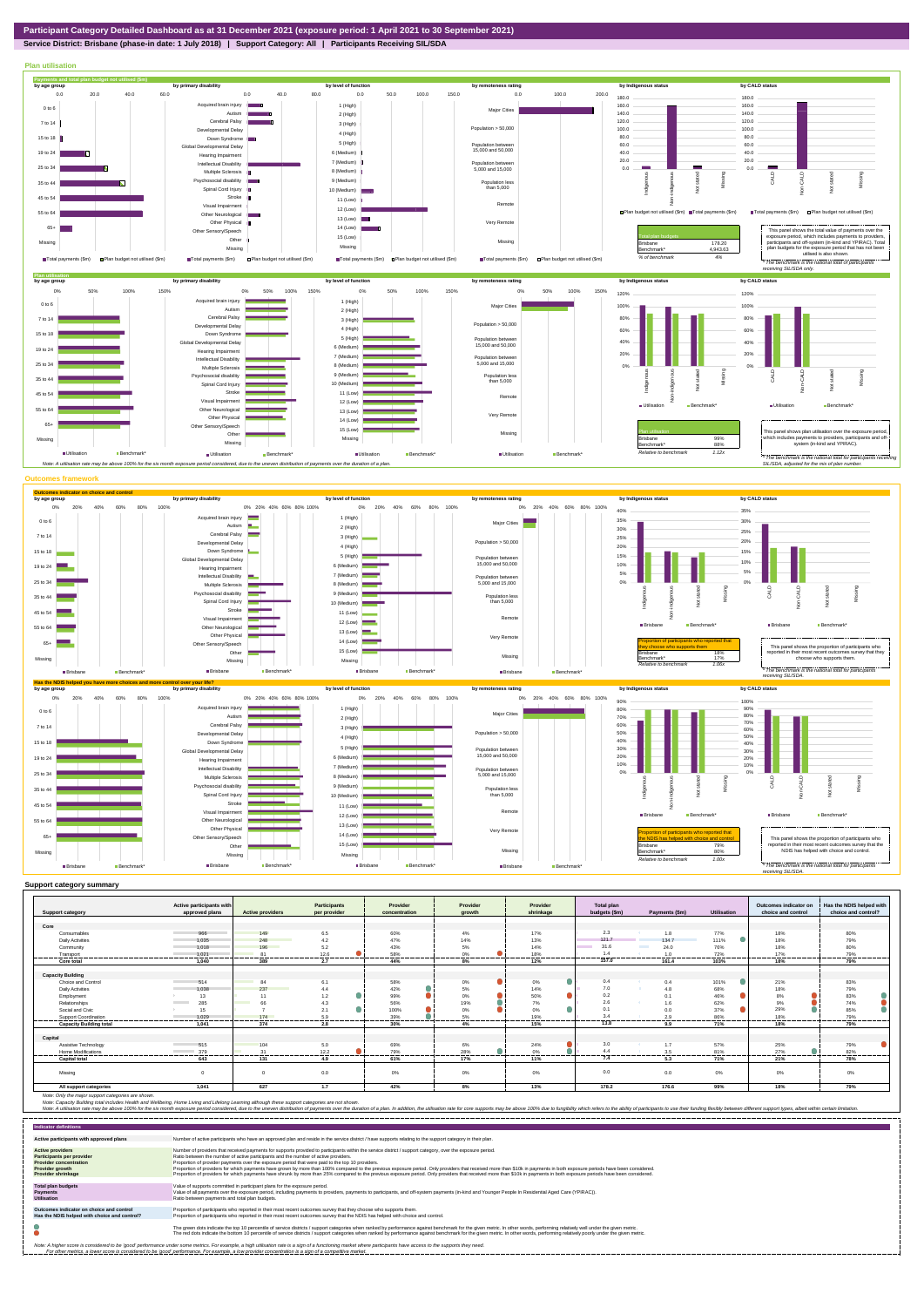**Service District: Brisbane (phase-in date: 1 July 2018) | Support Category: All | Participants Not Receiving SIL/SDA**